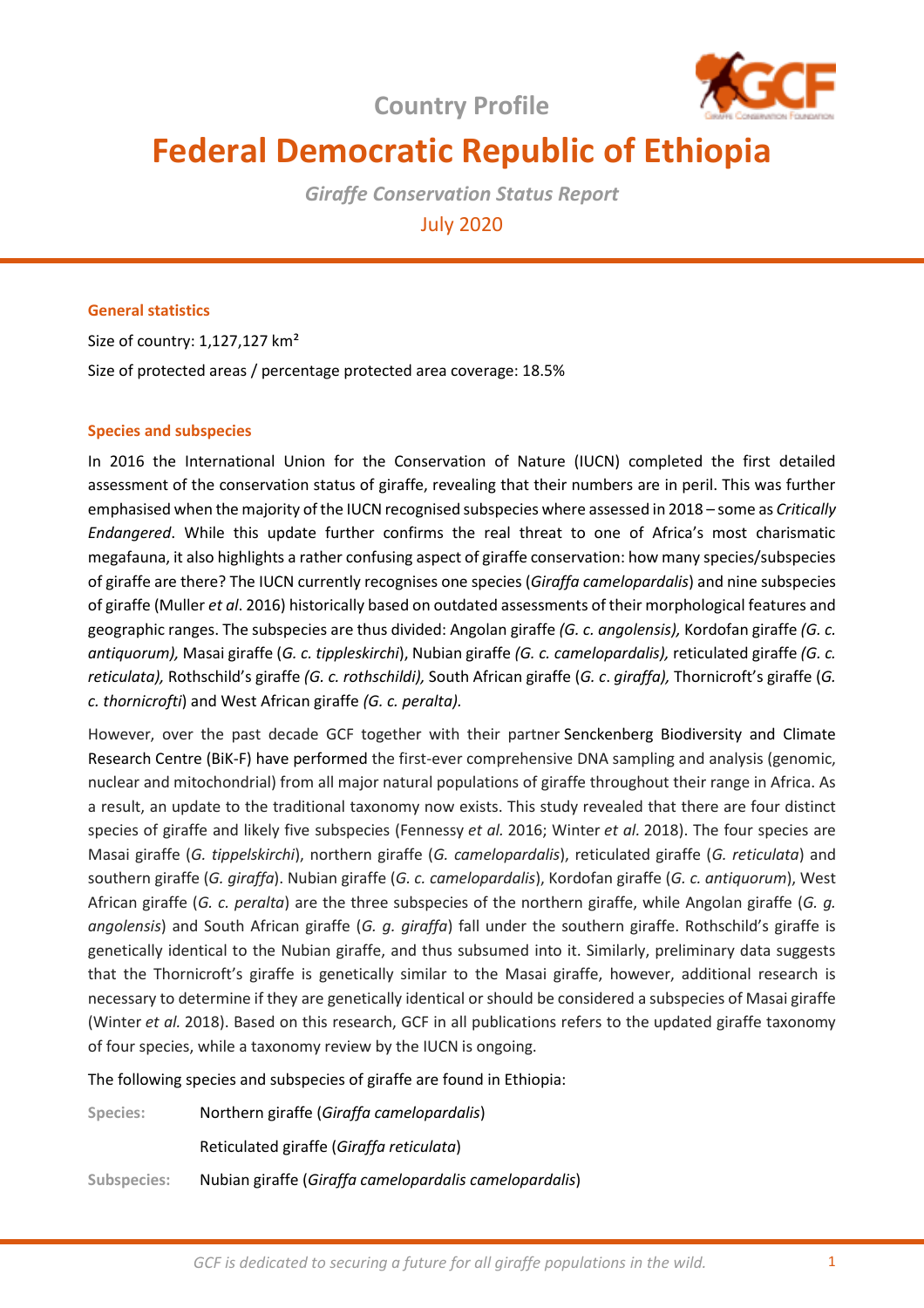## **Conservation Status**

**IUCN Red List (IUCN 2018):** 

*Giraffa camelopardalis* (as a species, old taxonomy) *–* Vulnerable (Muller *et al.* 2018)

*Giraffa reticulata* – Endangered (Muneza *et al*. 2018)

*Giraffa camelopardalis camelopardalis* – Critically Endangered (Wube *et al*. 2018)

## **In the Federal Democratic Republic of Ethiopia:**

Under Article 24 of the Council Ministers Regulations No. 163/2008, a regulation provisioned for wildlife development, conservation and utilization, no person is allowed to hunt species listed in Table 10 of the regulations, which includes giraffe, except with a special hunting license acquired in accordance with Article 22 of the regulations.

## **Issues/threats**

The Federal Democratic Republic of Ethiopia (referred to Ethiopia in this report) is one of the most densely populated countries in Africa with an estimated population of over 90 million people. Population pressure contributes significantly to environmental degradation in the country (Bekele & Hailemariam 2010). An estimated 95% of the original vegetation in the lowlands have been degraded as a result of human impact and overgrazing (Tessema 2017). Wildlife populations in Ethiopia have diminished over the past century in diversity, density and distribution as a result of a loss of habitat, illegal hunting, land clearing for farming and land degradation due to overgrazing (Tefera 2011).

Several of Ethiopia's protected areas exist on paper only, while others have declined in size or quality (Jacobs & Schloeder 2001; Hillman 1992, 1993). A nationwide lack of basic development and a diversion of finances towards conflict, contributed to the lack of success of Ethiopia's conservation programmes (Jacobs & Schloeder 2001). Movement and resettlement policies in the mid-1980s involved the forcible uprooting of hundreds of people from the north and their resettlement to the south, leaving people in many areas desperate for food and other resources (Jacobs & Schloeder 2001). Driven by these needs, rural populations sought to access more and more of the fertile lands inside protected areas for cultivation and livestock farming (Bekele & Hailemariam 2010; Duckworth 2002; Jacobs & Schloeder 2001). This has resulted in a great deal of anthropogenic disturbances and increased human-wildlife conflict within park boundaries (Fust 2009; Duckworth 2002). Former giraffe range has been heavily encroached by human settlement, making loss of habitat one of the greatest threats to giraffe populations in the country (Tefera 2011; Bekele & Hailemariam 2010; Jacobs & Schloeder 2001; East 1999). Restricted distribution and small size of populations make the species more likely to be susceptible to anthropogenic environmental degradation (Tefera 2011).

During the periods of civil unrest, machine guns were readily available through Ethiopia's black market and, as a result, hunting increased throughout the country (Jacobs & Schloeder 2001). Animals most vulnerable to hunting during this time included, among other species, giraffe (Jacobs & Schloeder 2001). The Ethiopian Wildlife Conservation Organisation (EWCO), established in 1965 as a semi-autonomous body responsible for wildlife conservation in Ethiopia, has reported ongoing illegal hunting of wildlife in Mago, Omo and Gambella National Parks – all of which have been important refuges for giraffe (Duckworth 2002; Jacobs & Schloeder 2001). Giraffe are primarily hunted with automatic rifles by tribe members living adjacent to park boundaries for their tail hair, which is used to make strings for the production of highly prized traditional necklaces, and for their meat (Wube 2013). Insufficient human and financial resources are made available for the management of parks (Wube 2013). Protected areas can thus no longer provide sufficient shelter from increasing human effects (Fust 2009).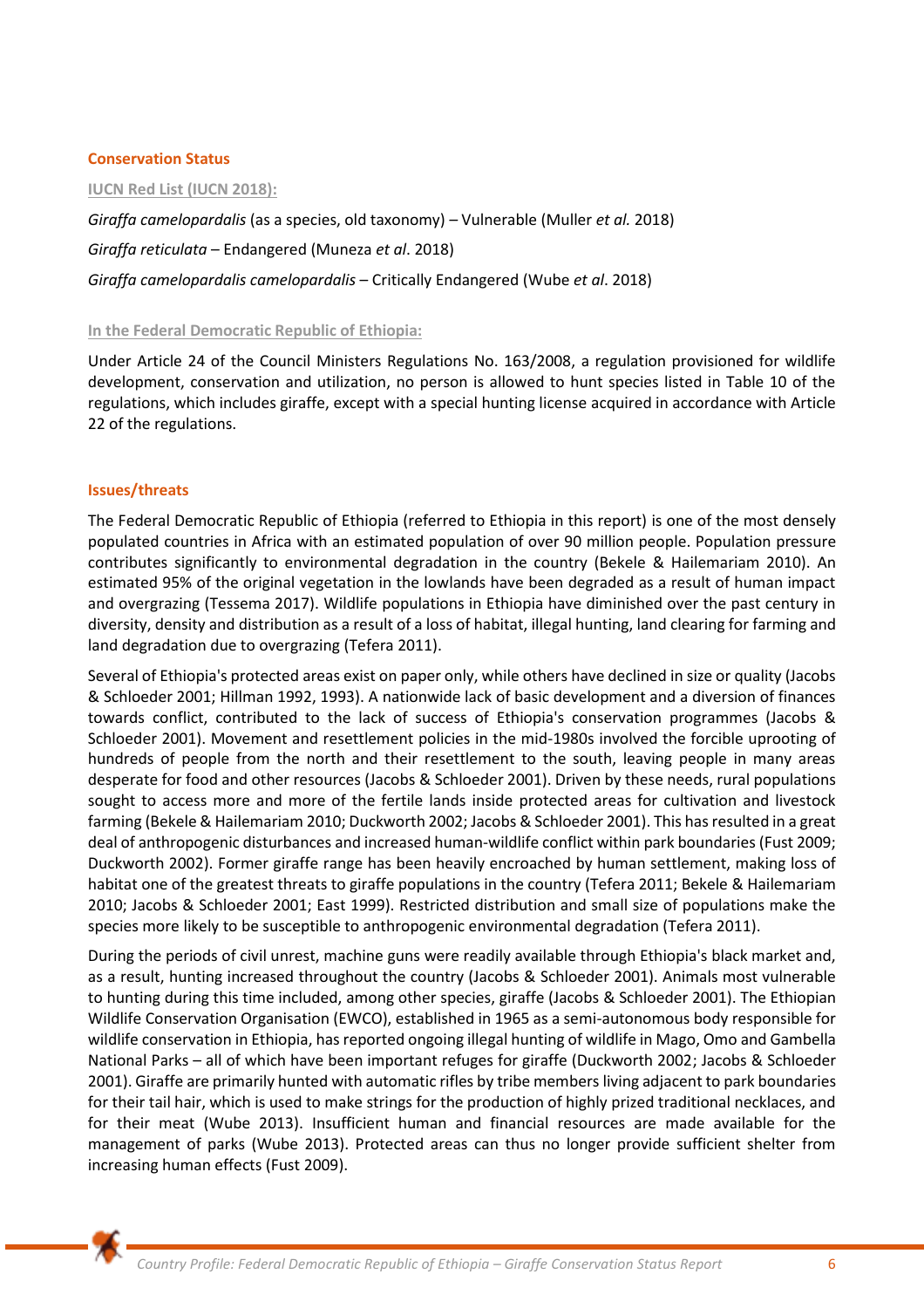The absence of a comprehensive land use plan for the country is a major cause for concern (Damtie 2010). Potential future threats include the development of a large-scale sugar development scheme by the Ethiopian Sugar Development Agency in the lower Omo Valley, which is envisioned to occupy 150,000 ha, including parts of Omo National Park, Tama Wildlife Reserve and Mago National Park (Enawgaw *et al.* 2011). Additionally, the Gibe III hydroelectric dam with an associated hydropower plant on the Omo River by the Ethiopian Electric Power Corporation was completed in 2016 and has the potential for major negative environmental implications (The Conversation 2017). Other potential threats include the mismanagement of environmental resources, i.e. continued expansion of agriculture and other human activities into natural land at local and commercial scale (Bekele & Hailemariam 2010)**.** 

#### **Estimate population abundance and trends**

Records of giraffe in Ethiopia are mostly anecdotal, often contradicting, and fraught with uncertainty, especially regarding the (sub)species concerned.

#### **Historic**

Giraffe formerly occurred in the western and southern lowlands of Ethiopia (East 1999; Yalden *et al.* 1984). As a large portion of the country is covered by high-altitude montane and afro-alpine ecosystems, the distribution of giraffe has probably never been much more extensive, being limited by the foothills of the central plateaux, by the dense forests of the southwest and by the Shebelle River (Fust 2009; Yalden *et al.* 1984). According to historical records, Nubian giraffe (*G. c. camelopardalis*) occurred in the western and south-western parts of the country and reticulated giraffe (*G. c. reticulata*) in the south (East 1999; Yalden *et al.* 1984; Blower 1968). The Omo River, which flows into the top end of Lake Turkana (formerly Lake Rudolf), was thought to act as an ecological barrier between the two (sub)species (Yalden *et al.* 1984; Blower 1968).

According to Dagg (1962), reticulated giraffe were abundant along the southern border of the country; occurred in eastern Ethiopia along the borders of the Danakil Desert and in the Ogaden Region. In contrast to East (1999), Yalden *et al.* (1984) and Blower (1968), Dagg (1962) did not refer to the occurrence of Nubian giraffe in the western and south-western parts of the country. Kingdon (1979) suggested that giraffe once extended throughout the Ogaden Region, and included the Danakil Desert as part of their range. However, Yalden *et al.* (1984) indicated that there was no firm evidence to support Kingdon's belief of giraffe incidence in the Danakil Desert; although Hunt (1951) suggested that local place names were indicative of the former presence of the species in northern Somalia. Blower (1968) noted the occurrence of giraffe in the southern Ogaden Region, but did not indicate the (sub)species concerned, and suggested that their continued survival there was doubtful by the late 1960s. Reticulated giraffe occurring in the Borana Province, in the south of Ethiopia, were also seriously depleted in numbers at the hands of heavily armed local populace and military by the late 1960s (Blower 1968).

A marked decrease in Ethiopia's giraffe populations, mostly as a result of overhunting, was evident by the early 1970s (East 1999). In 1971, the total number of giraffe in Ethiopia was estimated by the government at between 1,000 and 2,000 individuals (Dagg & Foster 1982). Bolton (1973) noted very few sightings from southern Ethiopia and implied a considerable decline in numbers in this area. Large (relative) numbers of giraffe were however observed in the Ubela area during 1973 (Duckworth 1974). Stephenson & Mizumo (1978) estimated giraffe populations in the Omo-Mago-Tama complex (consisting of Omo National Park, Mago National Park and the Tama Wildlife Reserve which links the two) at between 800-1'600 individuals. Yalden (1984) noted that nothing appeared to be known about population numbers of Nubian giraffe in the north western parts of the country.

Hillman (1993) suggested the prevalence of giraffe in Gambella, Mago and Omo National Parks, as well as in the Yabello Sanctuary, but did not give any indication of the (sub)species or estimated population sizes. An aerial census of the Omo-Mago-Tama complex in 1994 estimated the giraffe population at 200 individuals (Lamprey 1994). Of these, most were documented to occur in Omo National Park, but two herds were also seen in Mago National Park (Lamprey 1994). As a significant number of giraffe were observed on the Tama Steppe, outside of the surveyed protected areas, Lamprey (1994) suggested that the status of the giraffe population in the area might have been healthier than the census data indicated. However, less than 40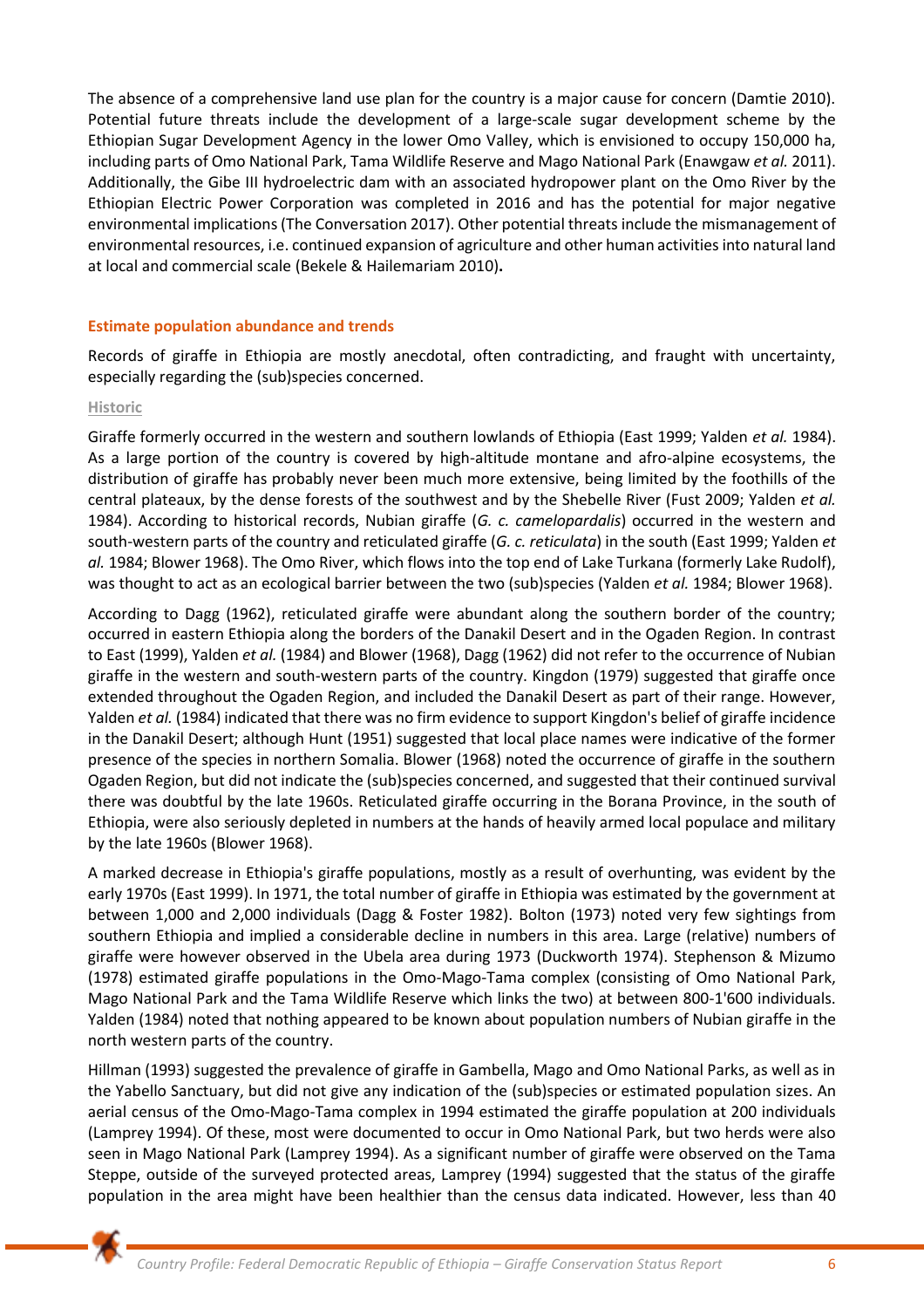giraffe were counted during an aerial survey of Omo National Park in 1996 (Graham *et al.* 1996). East (1999) reported the disappearance of giraffe from Mago National Park and estimated a small and declining population of about 160 Nubian giraffe occuring in the Omo National Park and Tama Wildlife Reserve areas and possibly elsewhere in the country's west and southwest. An estimate of about 140 reticulated giraffe survived in the Borana Province and was reported by local inhabitants to occur in south western Ogaden (East 1999).

## **Current**

Uncertainty remains regarding the current numbers of giraffe in the country as no official census has been recently undertaken. However, large herbivores have almost completely disappeared from Yabello Wildlife Sanctuary in the south of Ethiopia and it is assumed that giraffe have gone extinct there (Borghesio & Giannetti 2005). A few reticulated giraffe might have survived in the Ogaden Region bordering Somalia (Fust 2009); however, there is no recent evidence to substantiate this. There is also likely a small population of reticulated giraffe still in the Borana region, on the border with Kenya, however no official population data is available at the time of this update (Muneza *et al*. 2018).

Although East (1999) suggested that giraffe had gone extinct in Mago National Park, incidental observations in 2006 suggested the existence of a remaining giraffe population, looking distinctly different from the animals in Omo National Park on the opposite side of the Omo River (P. Fust pers. comm.). However, in a recent survey of the status of giraffe in Mago National Park and Tama Wildlife Reserve, interviews with park wardens suggested that giraffe no longer exist in Mago National Park (Wube 2013).

A small population of giraffe, assumed to be Nubian giraffe, remained in the Omo-Tama areas along the border with Kenya as of 2006 (Fust 2009; Renaud 2006). However, these animals were in a critical situation and very close to local extinction (Renaud 2006). Less than 20 giraffe were observed during an aerial survey of Omo National Park in 2006, indicating that the population has been further decimated over the last decade (Renaud 2006). According to anecdotal information, giraffe still occurred in the Tama Wildlife Reserve, but their status is unclear and likely less than 20 individuals (Wube 2013). Recent aerial surveys of the Omo and Tama areas were unable to confirm any giraffe remaining in these regions, however they are still considered possible ranges within the country (Elkan 2018).

A population of approximately 90 individuals, also assumed to be Nubian giraffe, were observed during an aerial count carried out in Gambella National Park in the far west of Ethiopia in 2009 and 2010 (L. Siege pers. comm.; EWCA 2010). The survey estimated a total of <150 individuals remaining. A recent aerial survey was carried out in 2018 and confirmed the presence of giraffe in Gambella NP and surrounding areas, however no data was available for estimating the remaining population (Elkan 2018).

In summary, current giraffe numbers for Nubian giraffe in Ethiopia are estimated at <200, mainly residing in and around Gambella NP with a possibility of a small population existing in the Omo and Tama regions. There are possibly some reticulated giraffe of which the numbers are unknown but estimated at <100 individuals, occurring in the Borana region on the border with Kenya.

# **Future Conservation Management**

The following are proposed conservation management options for giraffe in Ethiopia:

- Greater understanding of giraffe population numbers, range and conservation status across the country, including (sub)speciation;
- Development of National Giraffe Strategy for Ethiopia;
- Identification of priority conservation efforts for giraffe conservation, especifically for viable remaining populations such as in Gambella National Park; and
- Support to dedicated giraffe conservation, habitat protection, education and awareness initiatives (government, NGO and academic).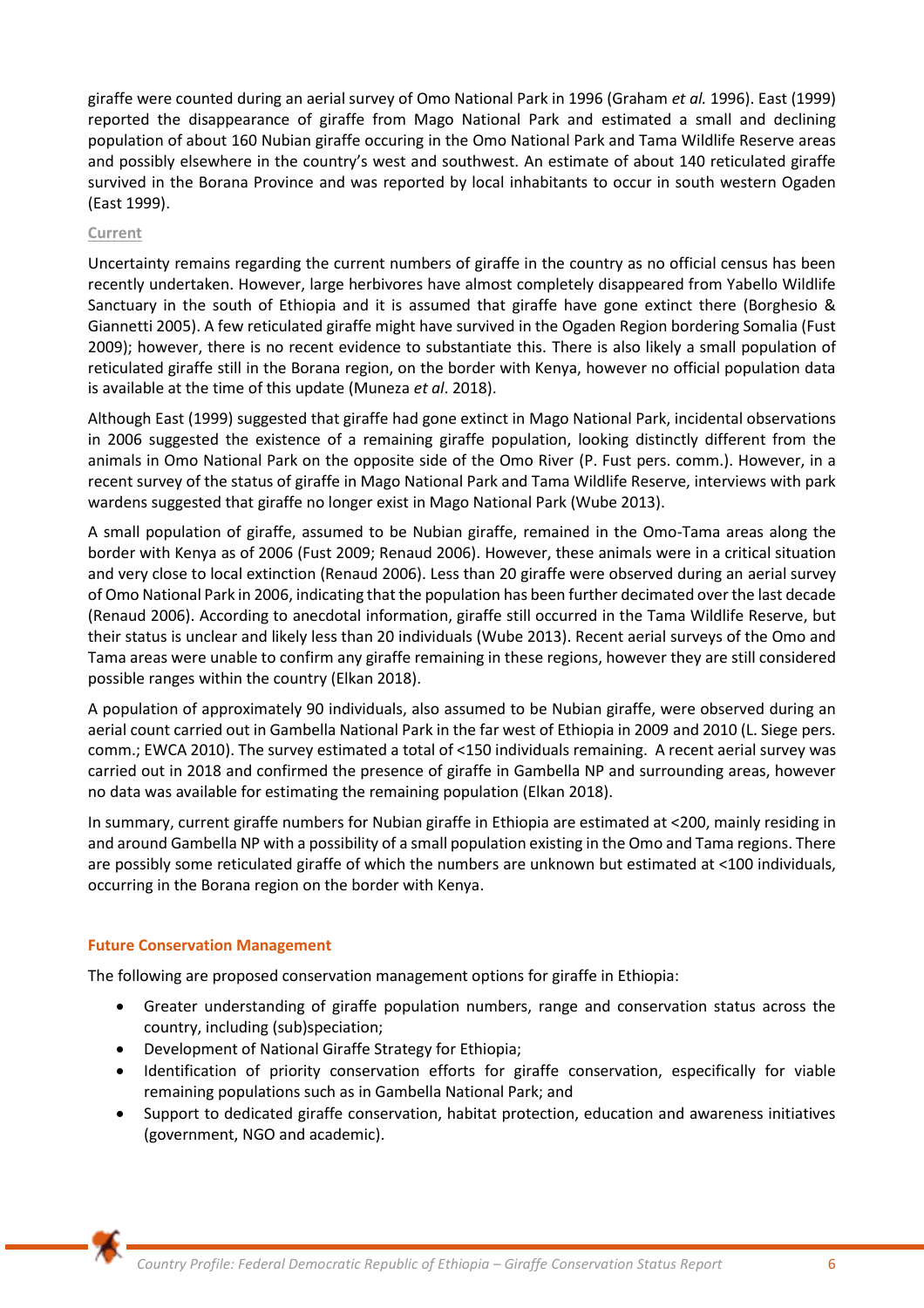#### **Acknowledgements**

We would like to thank Richard Lamprey, Ludwig Siege, Pascal Fust and Tilaye Wube for their valuable input. This updated Country Profile was financially supported by the Giraffe Conservation Foundation and its supporters.

#### **References**

Bekele, S. & Hailemariam, A. 2010. *Population dynamics and environment in Ethiopia: An overview.* In Ethiopian Environment Review **1:** 1-18. Forum for Environment. Addis Ababa, Ethiopia.

Blower, J. 1968. The wildlife of Ethiopia. *Oryx* **9**: 276-285.

Bolton, M. 1973. Notes on the current status and distribution of some large mammals in Ethiopia (excluding Eritrea). *Mammalia* **37(4)**: 562-586.

Borghesio, L. & Giannetti, F. 2005. Habitat degradation threatens the survival of the Ethiopian bush crow *Zavattariornis stresemanni. Oryx* **39**: 44-49.

The Conversation. 2017. *Fears over Ethiopian dam's costly impact on environment, people*. The Conversation Africa. [https://theconversation.com/fears-over-ethiopian-dams-costly-impact-on-environment-people-](about:blank)[80757.](about:blank) Downloaded June 2019.

Dagg, A.I. 1962. *The distribution of the giraffe in Africa*. School of Graduate Studies, University of Waterloo, Waterloo, Ontario, Canada.

Dagg, A.I. & Foster, J.B. 1982. *The girafffe: Its biology, behaviour and ecology.* Krieger Publishing Company, Malabar, Florida, USA.

Damtie, M. 2010. *Legal and institutional issues for environment in Ethiopia in 2008*. In: Ethiopian Environment Review **1:** 1-18. Forum for Environment. Addis Ababa, Ethiopia.

Duckworth, F.W. 1974. Gambella 1973 – a wildlife resort. *Walia* **5**: 9-11.

Duckworth, F.W. 2002. *An assessment of Ethiopia's wildlife situation.* Ethiopian Reporter, Ethiopia.

East, R. 1999. *African Antelope Database 1998*. IUCN/SSC Antelope Specialist Group. IUCN, Gland, Switserland and Cambridge, UK.

Elkan, P. 2018. *WCS aerial and terrestrial reconnaissance survey Gambella-Omo-Tana-Mago November 2018*. WCS unpub. data.

Enawgaw, C., Deksios, D. & Timer, G. 2011. *Existing challanges: Plantation Development versus Wildlife Conservation in the Omo-Tama-Mago Complex.* Unpublished report, Ethiopian Wildlife Conservation Authority, Ethiopia.

EWCA. 2010. *Aerial survey report: Gambella reconnaissance 2009 & census 2010.* [http://africanelephantdatabase.org/system/population\\_submission\\_attachments/files/000/000/315/origin](about:blank) [al/svyFEETGAM2010AS.pdf](about:blank) Downloaded May 2019.

Fennessy, J., Bidon, T., Reuss, F., Kumar, V., Elkan, P., Nilsson, M.A., Vamberger, M. Fritz, U. & Janke, A. 2016. *Multi-locus analysis reveal four giraffes species instead of one*. Current Biology, **26**: 2543-2549.

Fust, P. 2009. Influences of anthropogenic activities on the giraffe (*Giraffa camelopardalis*) population of Omo National Park. *Giraffa* **3(1)**: 29-31.

Graham, A., Enawgaw, C. & Netserab, B. 1996. *Trends in large herbivores of Omo and Mago National Parks.*  DHV consultants. National Parks Rehabilitation in Southern Ethiopia Project. Technical Report No. 5. Addis Ababa, Ethiopia.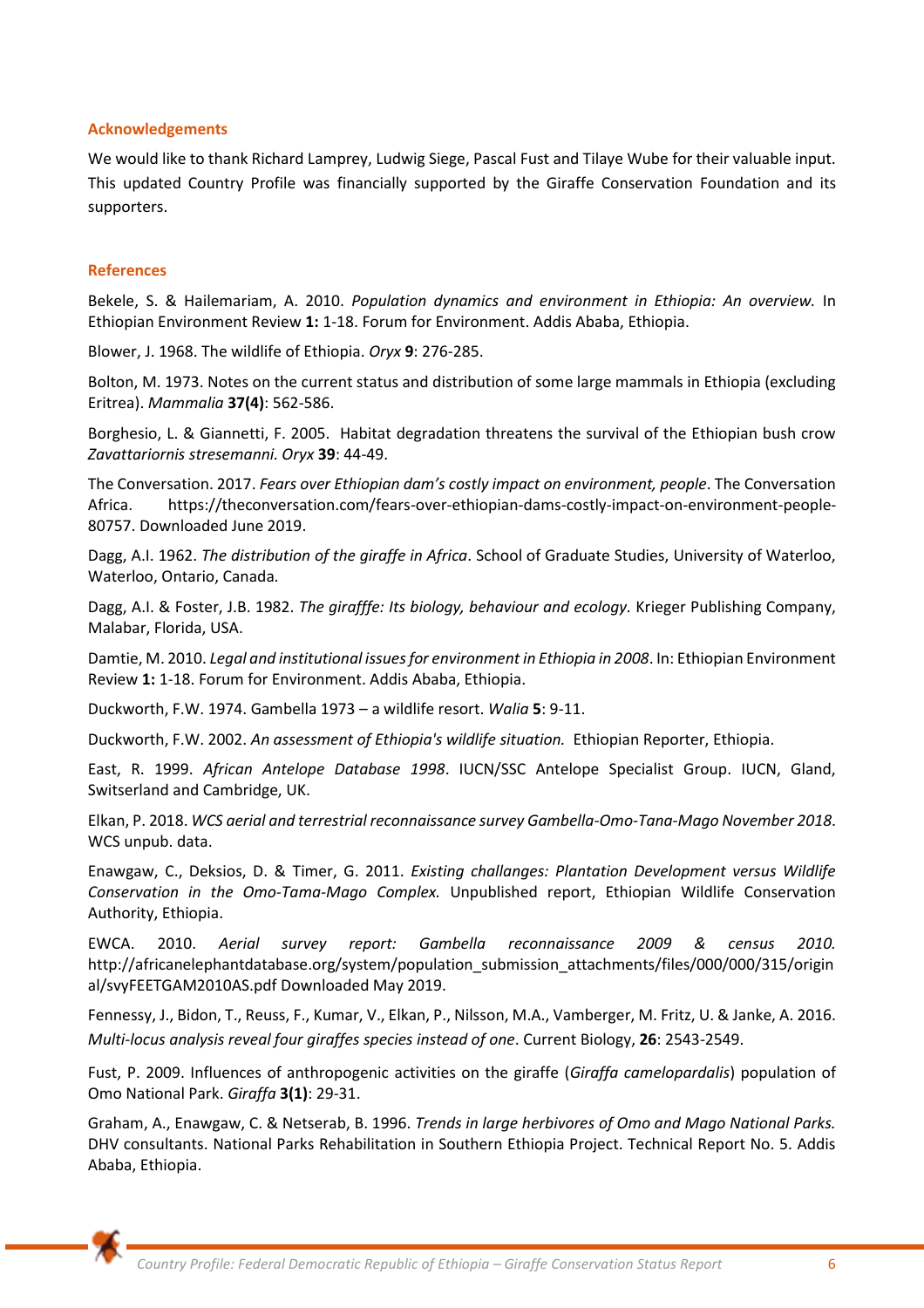Hillman, J.C. 1992. The Government of Ethiopia – Wildlife Management Policy and Strategy. Addis Ababa, Ethiopia.

Hillman, J.C. 1993. *Compendium of Wildlife Conservation Information*. Vol 1: Wildlife Conservation in Ethiopia 553-569. Ethiopian Wildlife Conservation Organization, Addis Ababa, Ethiopia.

Hunt, J.A. 1951. *A General Survey of the Somaliland Protectorate 1944-1950*. Waterlow & Sons, London.

IUCN 2012. *The IUCN Red List of Threatened Species. Version 2012.1*. http://www.iucnredlist.org Downloaded on 24 August 2012.

Jacobs, M. & Schloeder, C. 2001. *Impacts of conflict on biodiversity and protected areas in Ethiopia.* Biodiversity Support Program, World Wildlife Fund, Inc., Washington, D.C., USA.

Kingdon, J. 1979. *East African Mammals: An Atlas of Evolution in Africa*, Vol. 3, Part B: Large Mammals 231- 249. Chicago, University of Chicago Press.

Lamprey, R.H. 1994. *Aerial census of Omo and Mago National Parks, Ethiopia.* Environment and Development Group, Oxford / Ethiopia Wildlife Conservation Organization (EWCO), Addis Ababa.

Muller, Z., Bercovitch, F., Brand, R., Brown, D., Brown, M., Bolger, D., Carter, K., Deacon, F., Doherty, J.B., Fennessy, J., Fennessy, S., Hussein, A.A., Lee, D., Marais, A., Strauss, M., Tutchings, A. & Wube, T. 2016. *Giraffa camelopardalis*. The IUCN Red List of Threatened Species 2016: e.T9194A51140239. www.iucnredlist.org/details/9194/0 (Downloaded February 2019).

Muneza, A., Doherty, J.B., Hussein Ali, A., Fennessy, J., Marais, A., O'Connor, D. & Wube, T. 2018. Giraffa camelopardalis ssp. reticulata. The IUCN Red List of Threatened Species 2018: e.T88420717A88420720. http://dx.doi.org/10.2305/IUCN.UK.2018-2.RLTS.T88420717A88420720.en. Downloaded on 13 June 2019.

Renaud, P.C. 2006. *Omo National Park report for the Wet season aerial survey*. African Parks Foundation, Ethiopia.

Stephenson, J. & Mizumo, A. 1978. *Recommendations for the conservation of wildlife in the Omo-Tama-Mago Rift Valley of Ethiopia.* Report to the Wildlife Conservation Department of the Provincial Military Government of Socialist Ethiopia.

Tefera, M. 2011. Wildlife in Ethiopia: Endemic Large Mammals. *World Journal of Zoology* **6(2)**: 108-116.

Tessema, M.E. 2017. *Wildlife crime assessment in Ethiopia*. IUCN National Committee of the Netherlands, Amsterdam. [https://www.iucn.nl/files/publicaties/wlc\\_doc-ethiopie\\_small.pdf.](about:blank) Downloaded June 2019.

Wildlife Development, Conservation and Utilization Council of Ministers Regulations No. 163/2008.

Wikipedia. 2012. Gilgel Gibe III Dam. http://en.wikipedia.org/wiki/Gilgel\_Gibe\_III\_Dam (Accessed 4 July 2012).

Winter S, Fennessy J, Janke A*.* 2018. *Limited introgression supports division of giraffe into four species.* Ecol Evol*.*; **8**:10156–10165. https://doi.org/10.1002/ece3.4490

Wube, T. 2013. *Status of giraffes in Ethiopia – the case of Mago National Park and Tama Wildlife Reserve.* Unpublished Report. Department of Zoological Sciences, Addis Ababa University, Addis Ababa.

Yalden, D.W., Largen, M.J. & Kock, D. 1984. Catalogue of the mammals of Ethiopia. *Artiodactyla. Monitore Zoologico Italiano Vol 5*, N.S. Supplemento **19(4)**: 67-221.

# **Citation**

Marais, A.J., Fennessy, S., Ferguson, S. & Fennessy, J. 2020. *Country Profile: A rapid assessment of the giraffe conservation status in Ethiopia.* Giraffe Conservation Foundation, Windhoek, Namibia.